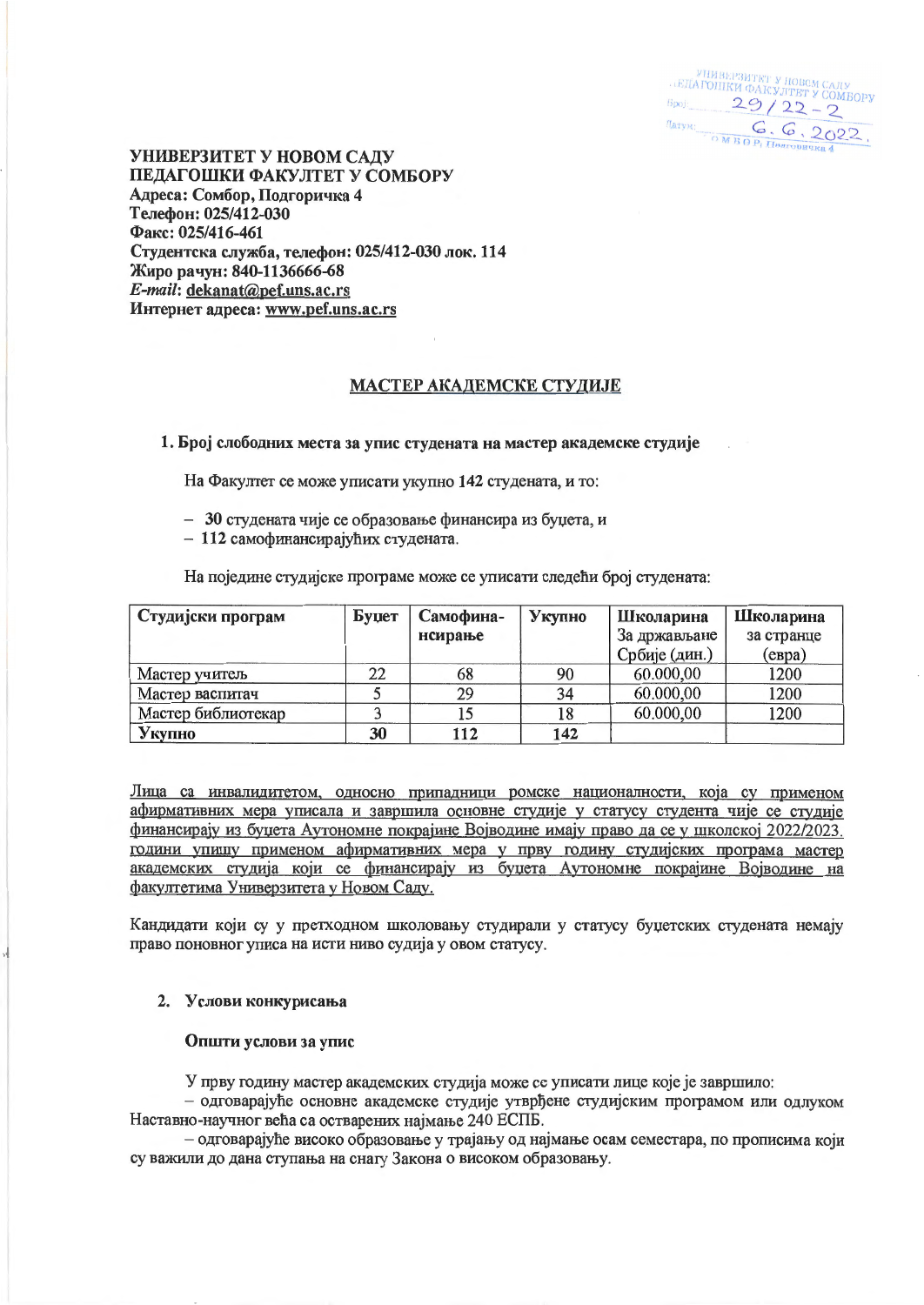### Посебни услов за упис

Студијским програмом односно одлуком Наставно-научног већа Факултета утврђује се који су програми основних академских студија одговарајући за наставак студија на одређеном студијском програму.

Наставно-научно веће може одредити стручну комисију која ће дати мишљење о евентуалној потреби допунских програмских садржаја у обиму до 60 ЕСПБ бодова које морају савладати студенти у случају када студијски програми основних академских студија нису одговарајући.

### 3. Полагање пријемног испита

Упис на мастер академске студије није условљен полагањем пријемног испита.

### 4. Конкурсни рокови

# І УПИСНИ РОК

# **II УПИСНИ РОК**

#### 5. Документација која се подноси приликом пријављивања кандидата

Кандидати приликом пријаве на конкурс подносе на увид оригинална документа, а уз пријавни лист прилажу фотокопије докумената, и то:

- диплому и додатак дипломе основних академских студија, односно диплому основних студија и уверење о положеним испитима или уверење о дипломирању и уверење о положеним испитима.
- доказ о уплати накнаде за трошкове пријаве на конкурс.

# 6. Новчане накнаде:

- 
- 

# 7. Критеријуми за утврђивање редоследа кандидата на ранг листи

Редослед кандидата за упис на мастер академске студије утврђује се на начин:

- просечна оцена остварена на основним академским студијама вреднује се до 80 бодова;
- време студирања вреднује се до 20 бодова.